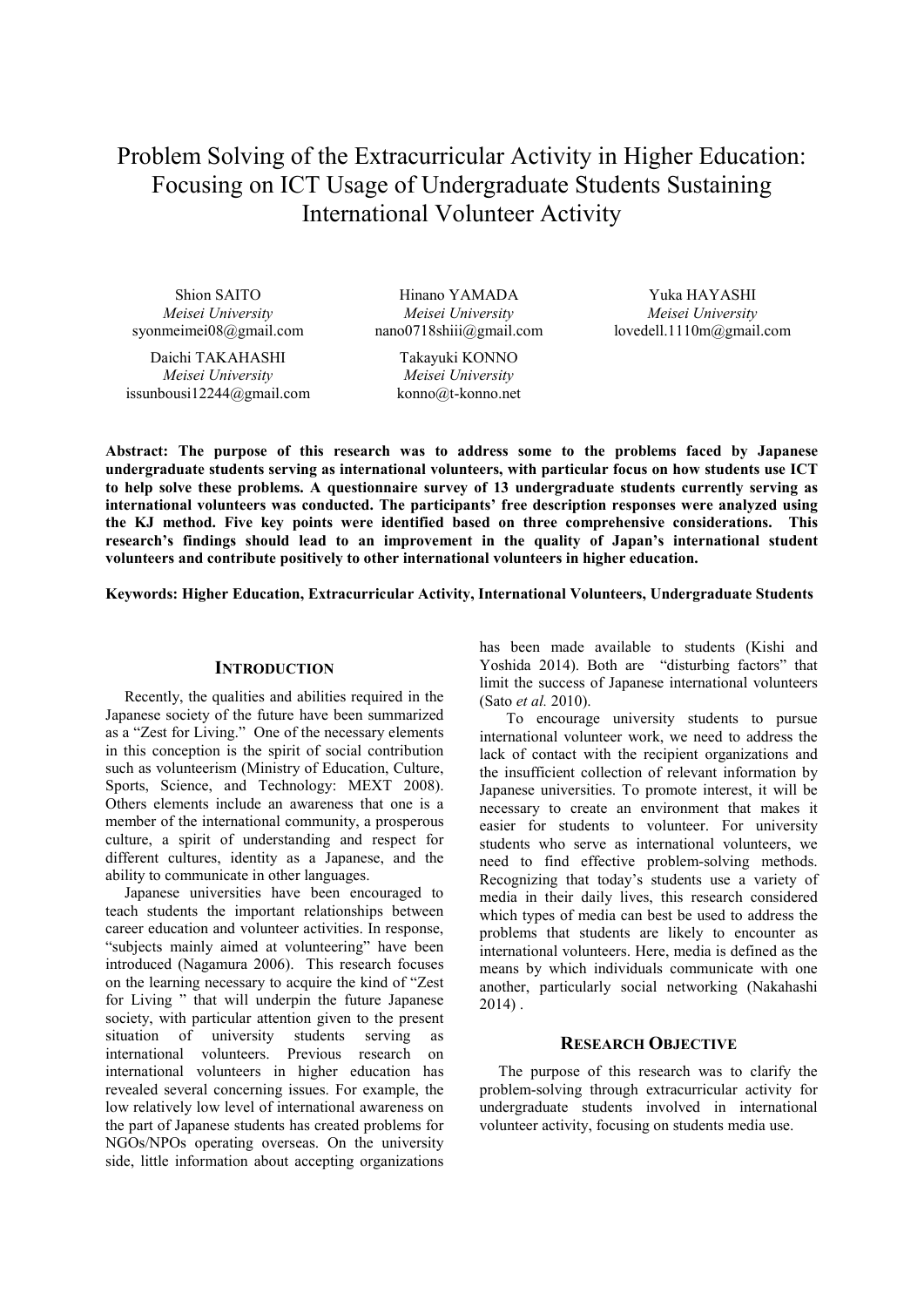# **RESEARCH METHODOLOGY**

## **Data collection**

An online questionnaires was administered to thirteen university students (seven male and six female s, ages 19 to 23) enrolled in Meisei University in Tokyo. The students were all involved in ongoing international volunteer work. The contents of the questionnaire were as follows." Problems faced by university students who continue international volunteer activities for children and problem solving using media."

The questionnaire distinguished between problems at the preliminary preparation stage and on-site problems, identified possible solutions, and gathered information on media use. We identified the main media used by the students, drawing a distinction between analog and digital media. Based on the experience of the research targets, we sought to determine what university students should know in advance in order to facilitate their international volunteer activities.

#### **Data analysis**

The data were analyzed using the KJ method (Kawakita, 1967). The KJ method is a recognized way of organizing and stringing together stored associated information together for analysis. By applying this method, we considered the information from a variety of angles rather than simply aggregating the interviews together. The analysis was conducted in six phases.

# **FINDINGS AND DISCUSSION**

As a result of the analysis, the following five points were determined:

- (a) The information shortage problem in the preparation stage could be solved using various media—primarily friends and smartphones.
- (b) Unanticipated problems at the travel destination could be settled flexibly by consulting with an acquaintance who was in the field rather than friends.
- (c) There were three common problems in advance preparation and travel destinations which were solved by using digital media.
- (d) While visiting at the travel destinations, the use of smartphones to communicate with friends decreased significantly and the use of media to communicate with acquaintances increased.
- (e) There are three essential knowledge sources that need to be used by international volunteers.

From these results, this research conducted three comprehensive considerations.

- (1) Future international volunteers can solve many of their potential problems by keeping in touch with acquaintances during their preparation time.
- (2) Since the ICT environment at the travel destination is typically poor, problems could be solved by utilizing media that can be used offline.
- Japanese friends were indispensable for international volunteers.

#### **CONCLUSION AND FUTURE DIRECTION**

The purpose of this research was to clarify the problem-solving through extracurricular activity for undergraduate students involved in international volunteer activity, focusing on students media use. As a result of the analysis, five points were determined and this research conducted three comprehensive considerations.

The goal in this research was to suggest ways to increase the number of international volunteers among university students, and identify ways to utilize the media for problem-solving.

 In order to achieve the broad purpose of this research, it will be necessary to gather further information on smartphone applications that can be used offline as well as to identify functions that can be applied to solving problems faced by international volunteers. In addition, since there are media options other than the ICT for media used by university students (for example, friends and acquaintances).

 The targets of this research were are university students. To expand the target, it will be necessary to clarify the purpose of the research and adjust the contents of the questions in the online form so that they relate to a broader group.

### **REFERENCES**

- MEXT(2008) Chapter 1, On educational issues and future education basic policy http://www.mext.go.jp/b\_menu/kihon/what/005/ w005\_01.htm (accessed 2018.6.18.)
- Nagamura, Y. (2006) The examination into actual conditions of volunteer-learning in higher education: through analyses of volunteer subjects in university and junior college, Volunteer research, 7 :25-46
- Kawakita, J. (1967) Idea method- for creativity development. Chuokoron-Shinsha public company, Tokyo, Japan
- Kishi, M. and Yoshida, C. (2014) The motive and innovation process of local NGO/NPO by collaborating with foreign volunteers, Multicultural Relations, 11 :53-66
- Sato, M., Sakamoto, A., Muramatsu, T., Saito, C., Shimano, S. and Watanabe, T. (2010) Japan Overseas Cooperation Volunteers : Trends in Implementation of Environmental Education